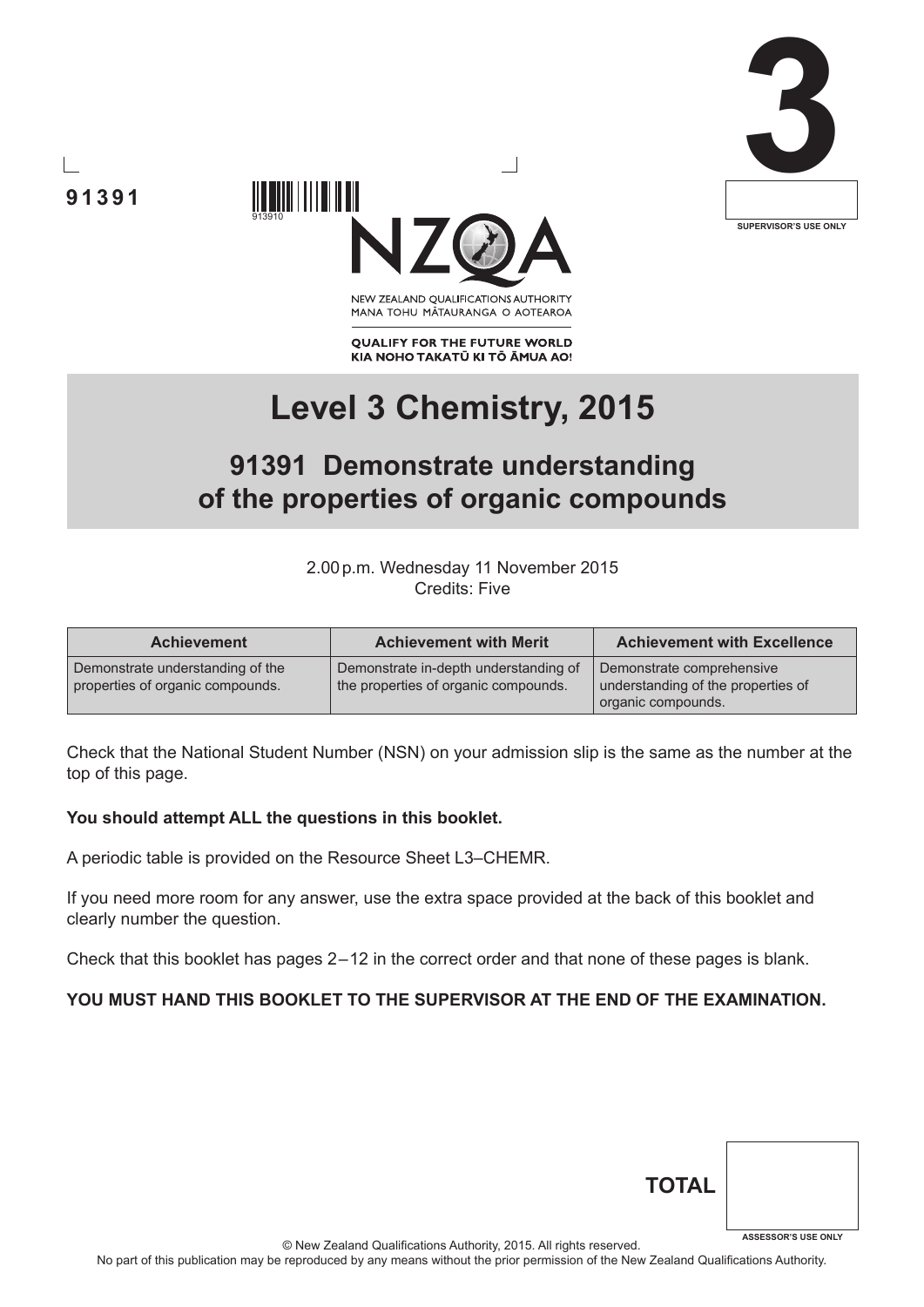#### **QUESTION ONE**

(a) The structure of aspartame is given below. Aspartame is often used as an artificial sweetener in drinks.



Identify the FOUR different functional groups within the aspartame molecule that are circled and numbered above:

(b) Complete the table below by drawing the structural formula for the named compounds.

| <b>IUPAC</b> systematic name | <b>Structural formula</b> |
|------------------------------|---------------------------|
| propanoyl chloride           |                           |
| 3-bromopentan-2-one          |                           |
| 2-methylbutanal              |                           |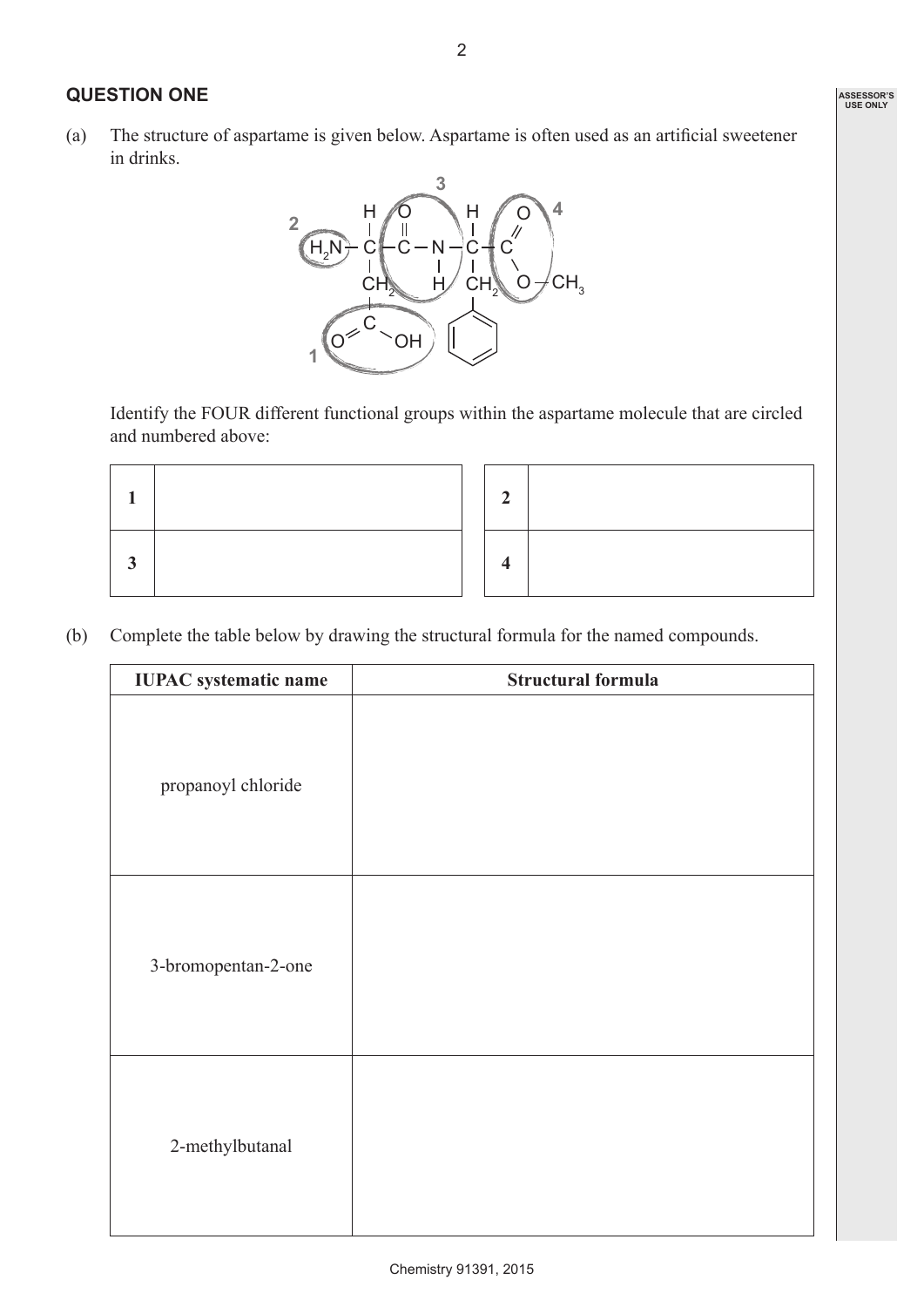(c) (i) In the boxes below, draw the three structural isomers of  $C_4H_9Cl$  that represent a primary, secondary and tertiary haloalkane. **ASSESSOR'S USE ONLY**

| Primary haloalkane | <b>Secondary haloalkane</b> |
|--------------------|-----------------------------|
|                    |                             |
|                    |                             |
|                    |                             |
|                    |                             |
|                    |                             |
|                    |                             |
|                    |                             |
|                    |                             |
|                    |                             |

| <b>Tertiary haloalkane</b> |  |  |  |  |
|----------------------------|--|--|--|--|
|                            |  |  |  |  |
|                            |  |  |  |  |
|                            |  |  |  |  |
|                            |  |  |  |  |
|                            |  |  |  |  |
|                            |  |  |  |  |
|                            |  |  |  |  |

(ii) Elaborate on the reactions occurring when each of the haloalkane isomers from  $(c)(i)$ reacts with KOH in alcohol.

In your answer you should include:

- • the identification of ALL organic products formed
- an explanation of the type of reaction taking place
- reasons for the formation of any major and minor products.

| There is more space for your<br>answer to this question on the<br>following page. |
|-----------------------------------------------------------------------------------|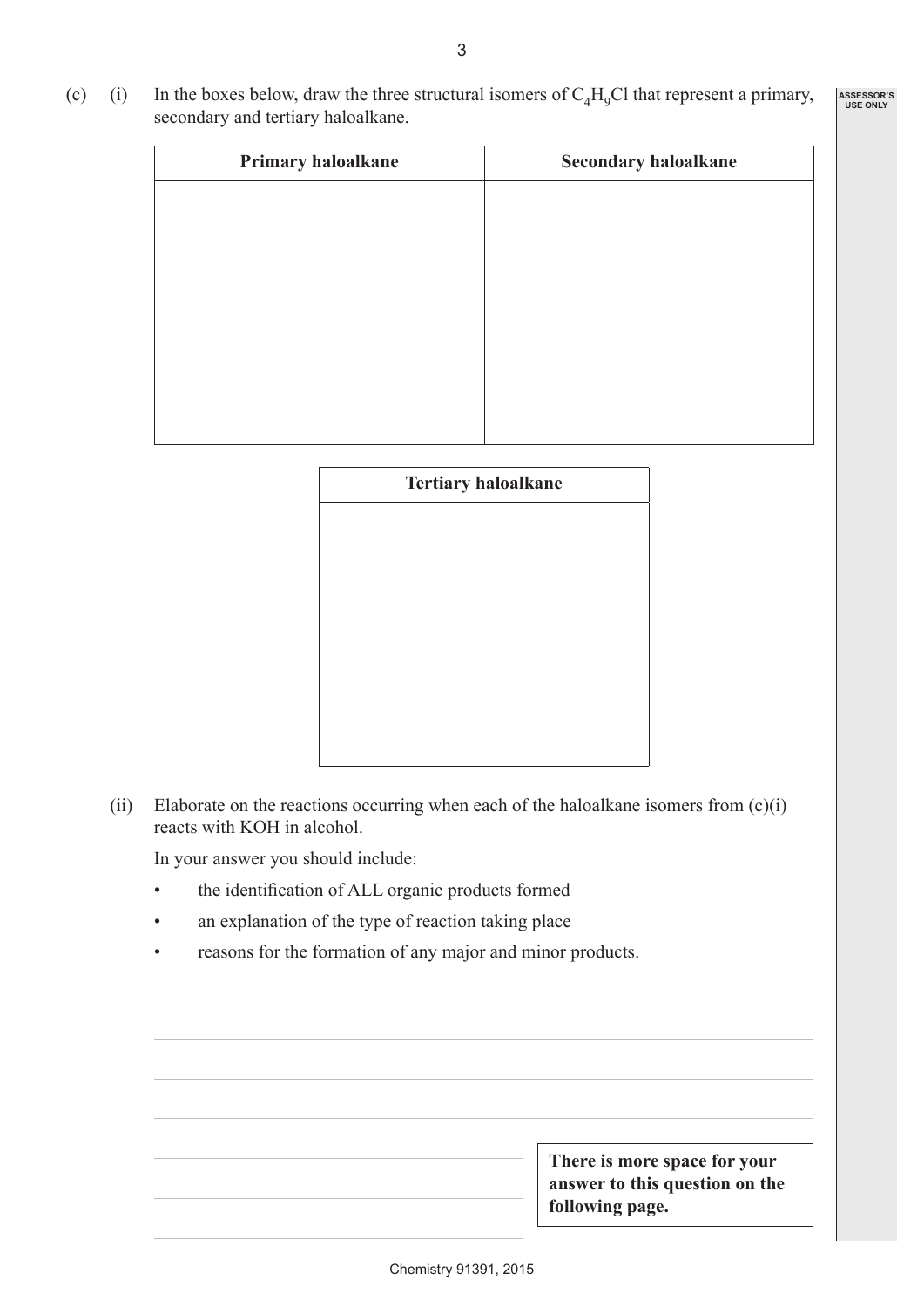| <b>ASSESSOR'S</b> |
|-------------------|
| <b>USE ONLY</b>   |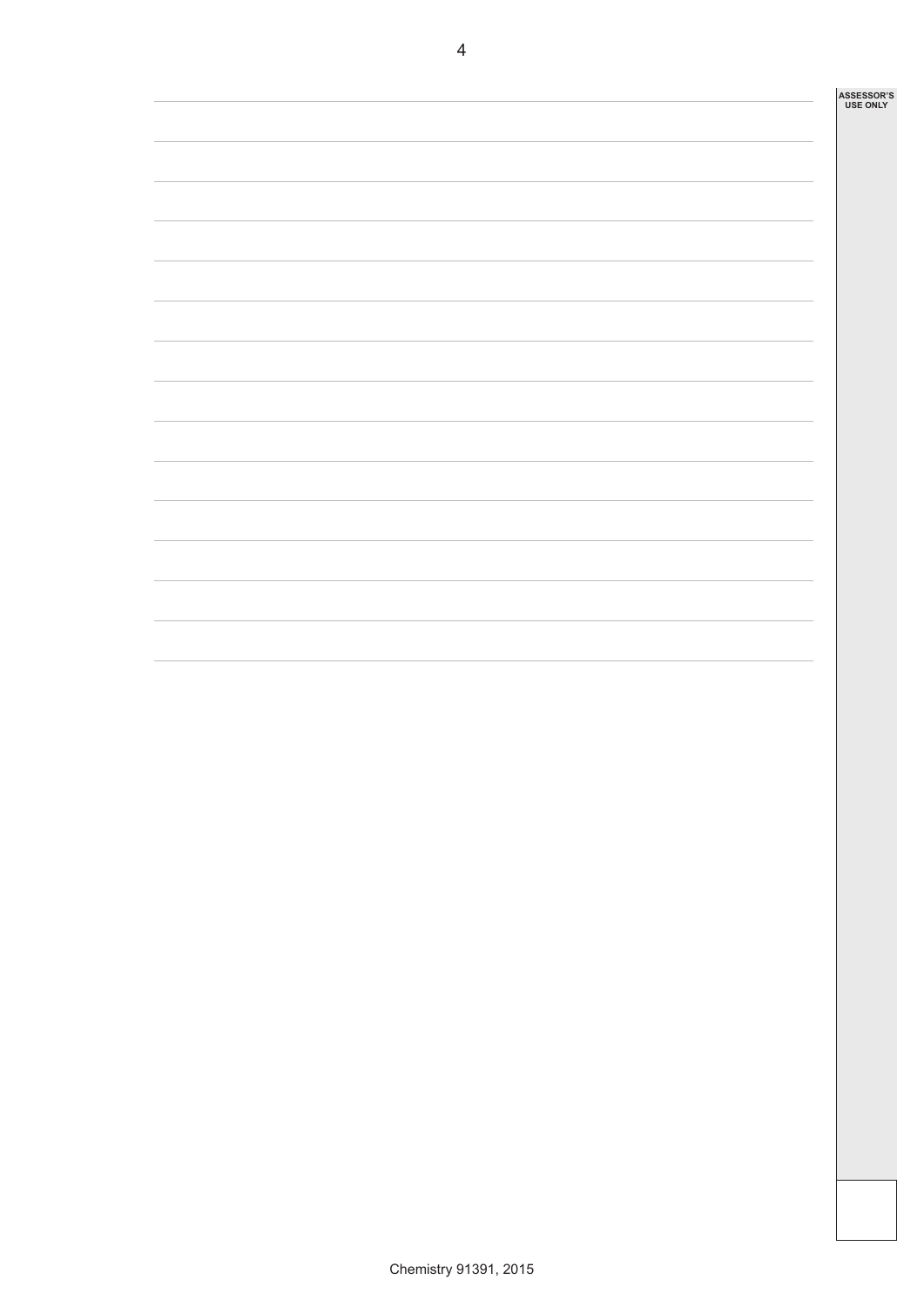## **QUESTION TWO**

Alanine is an amino acid. Its structure is shown below.



(a) (i) Describe the structural feature necessary for a compound to exist as enantiomers (optical isomers).

(ii) Identify one physical property that is the same for both enantiomers of alanine, and one that is different, clearly describing how this property could be used to distinguish between the enantiomers.

(b) Draw 3-D structures of the enantiomers of alanine in the boxes below.

**ASSESSOR'S USE ONLY**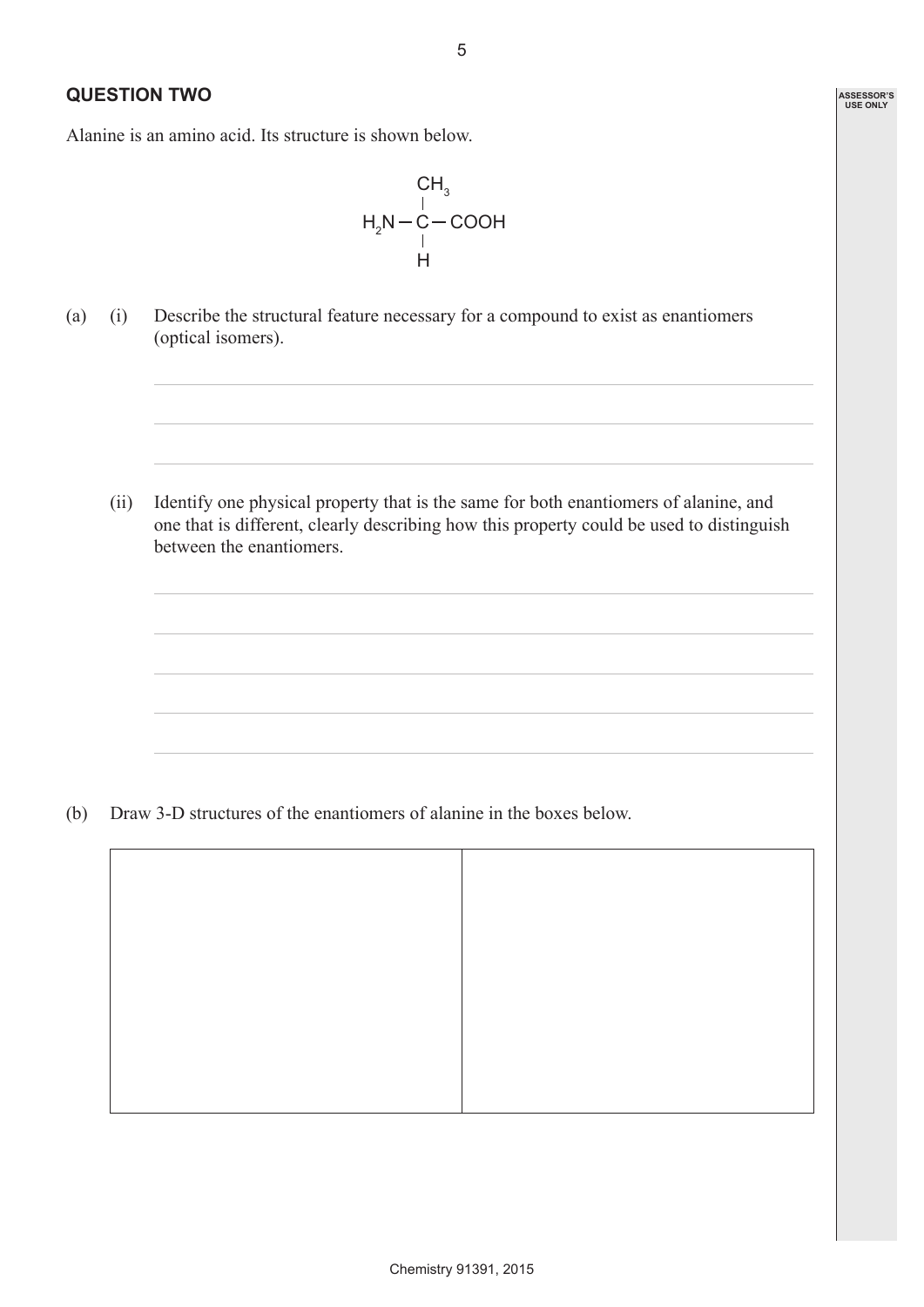(c) A form of the polymer nylon can be made from the two monomers below.

1,6-diaminohexane

$$
H_2N - (CH_2)_6 - NH_2
$$

Sebacoyl chloride (decanedioyl dichloride)

$$
\begin{array}{c}\nO & O \\
\parallel & \parallel \\
Cl - C - (CH_2)_8 - C - Cl\n\end{array}
$$

(i) In the box below draw the repeating unit of the polymer formed if these two monomers are used.

Consider the formation of this form of nylon in a laboratory.

(ii) Describe the type of reaction occurring, and explain why this reaction results in a polymer.

(iii) Explain why sebacoyl chloride is dissolved in a non-polar organic solvent rather than in water.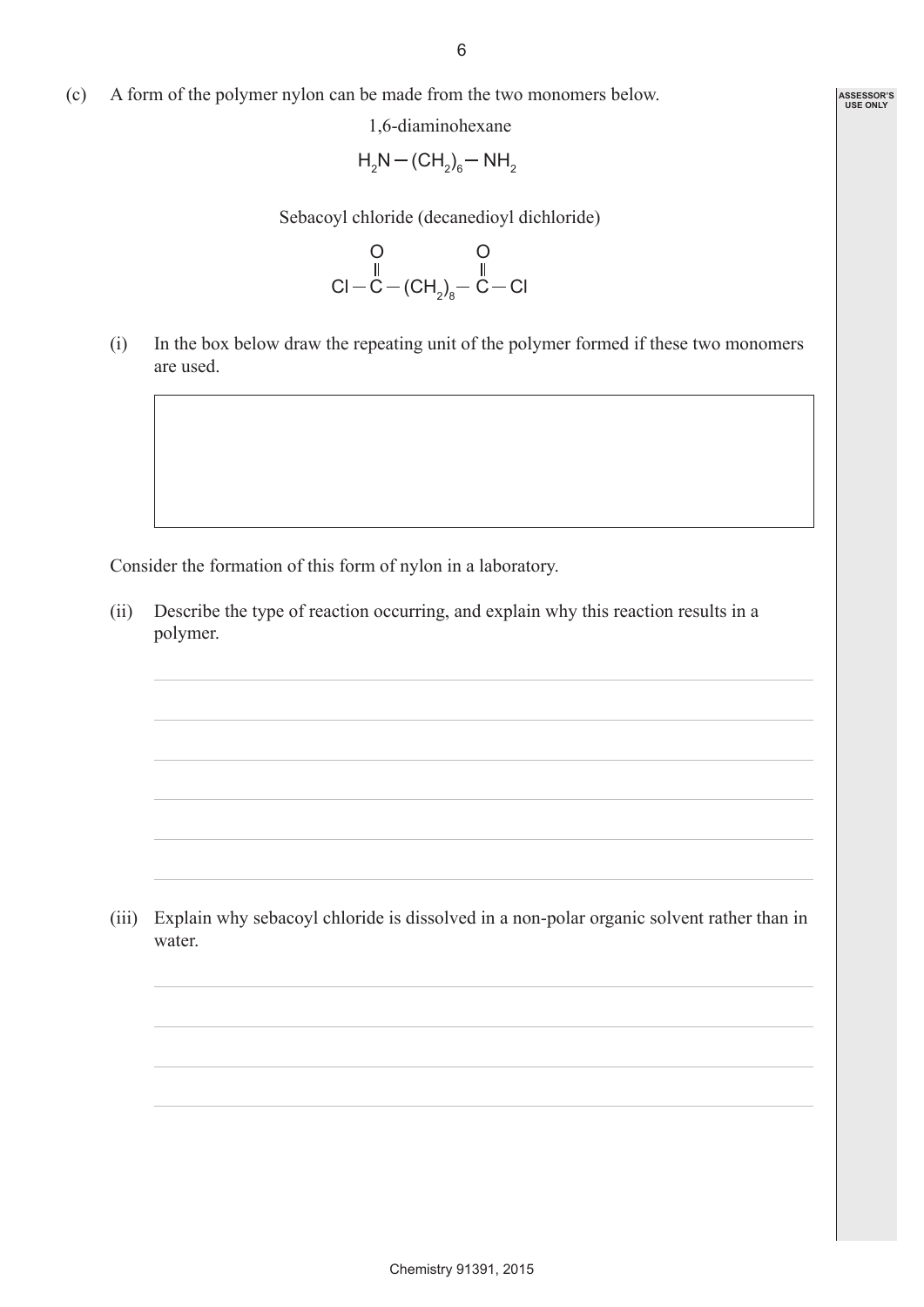(iv) Elaborate on the reaction that will occur if a dilute aqueous solution of acid is mixed with the newly formed polymer.

**ASSESSOR'S USE ONLY**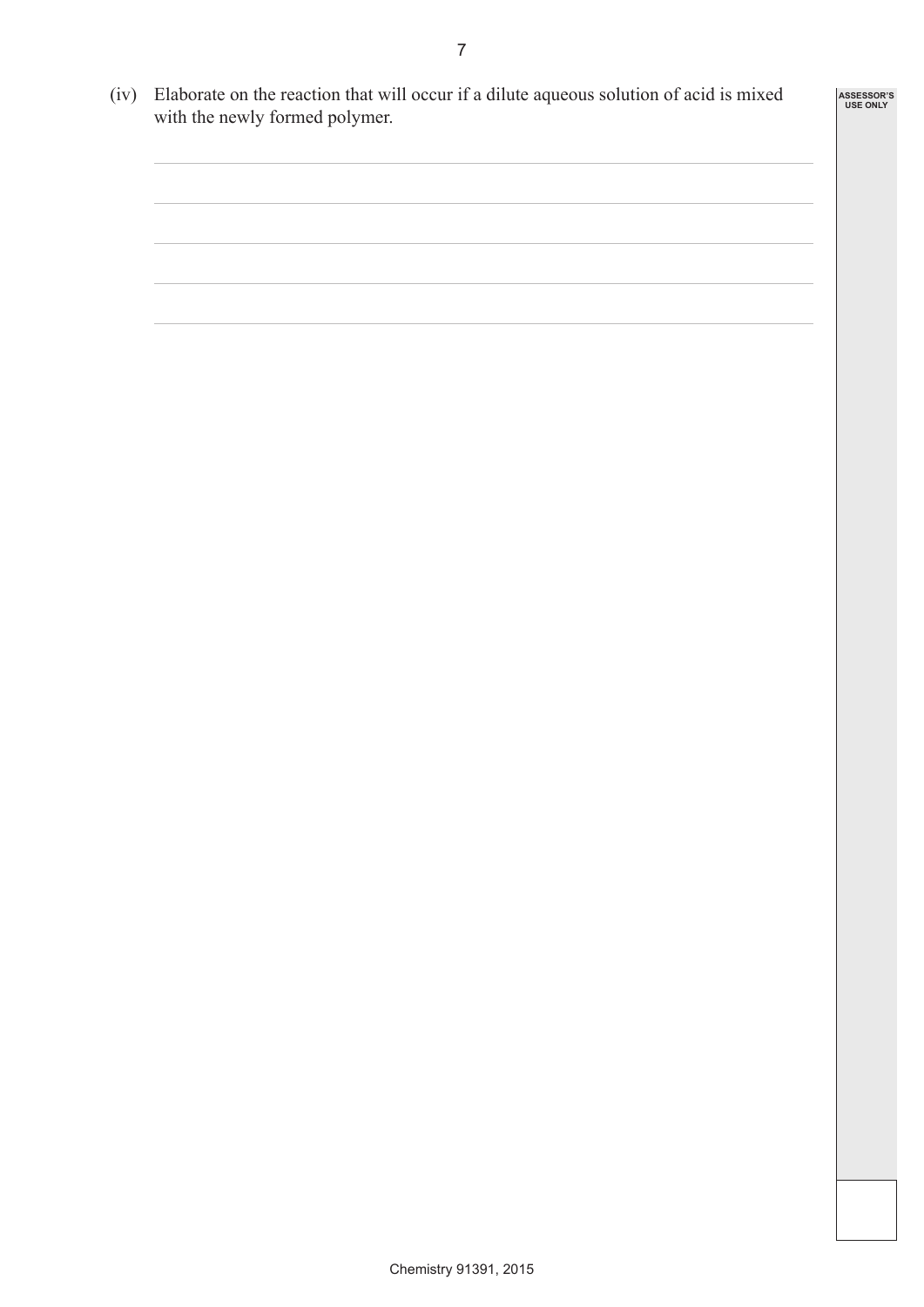### **QUESTION THREE**

(a) A triglyceride has the following structure:

CH2 OOC (CH2 )7 CH CH (CH2 )7 CH3 CH2 OOC (CH2 )14 CH3 CH OOC (CH2 ) <sup>7</sup>CH CH (CH2 ) 7 CH3

(i) Circle one of the alkene groups in the triglyceride molecule.

This triglyceride is described as unsaturated.

(ii) Describe a chemical test that can be used to show that the molecule is unsaturated. Give any observations, and state the type of reaction occurring.

(iii) Draw the structural formulae of the organic products formed by hydrolysis of this triglyceride using aqueous sodium hydroxide.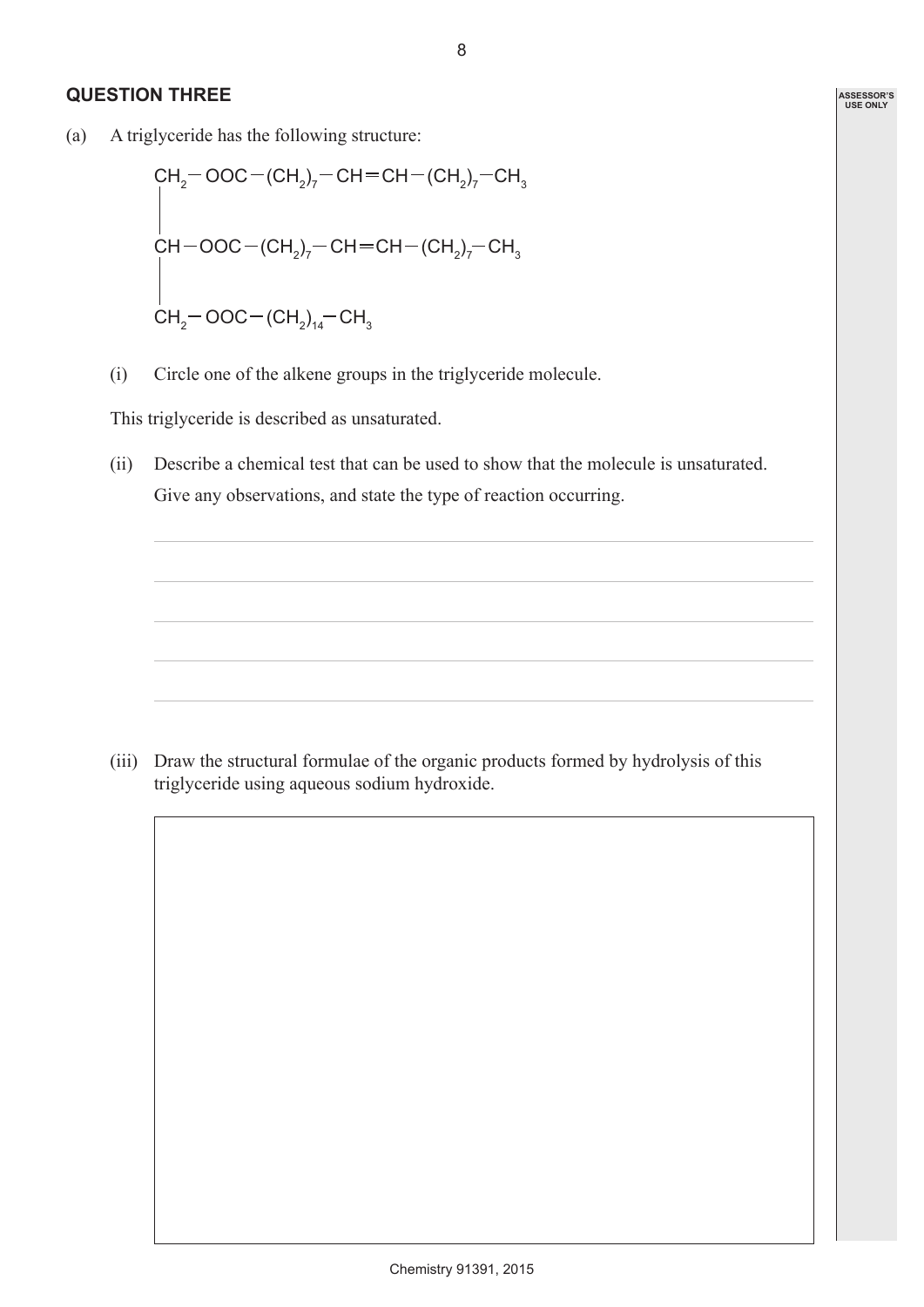(iv) Explain why the equipment below is used for hydrolysis of the triglyceride.



**Question Three continues on the following page.**

**ASSESSOR'S USE ONLY**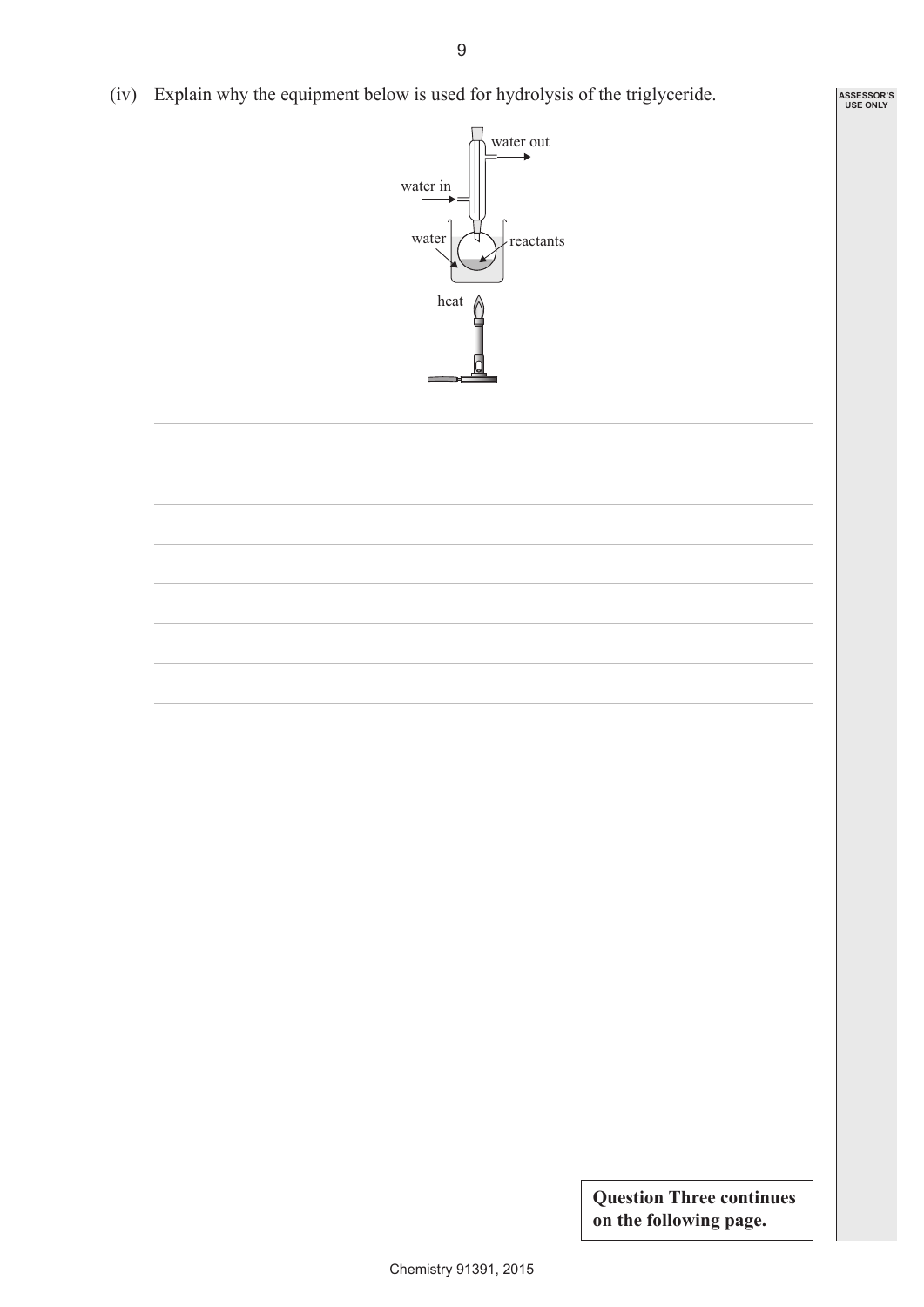(b) Complete the following reaction scheme by drawing the structural formulae of the organic compounds **A** to **E**, and identifying reagents **1** to **5**.



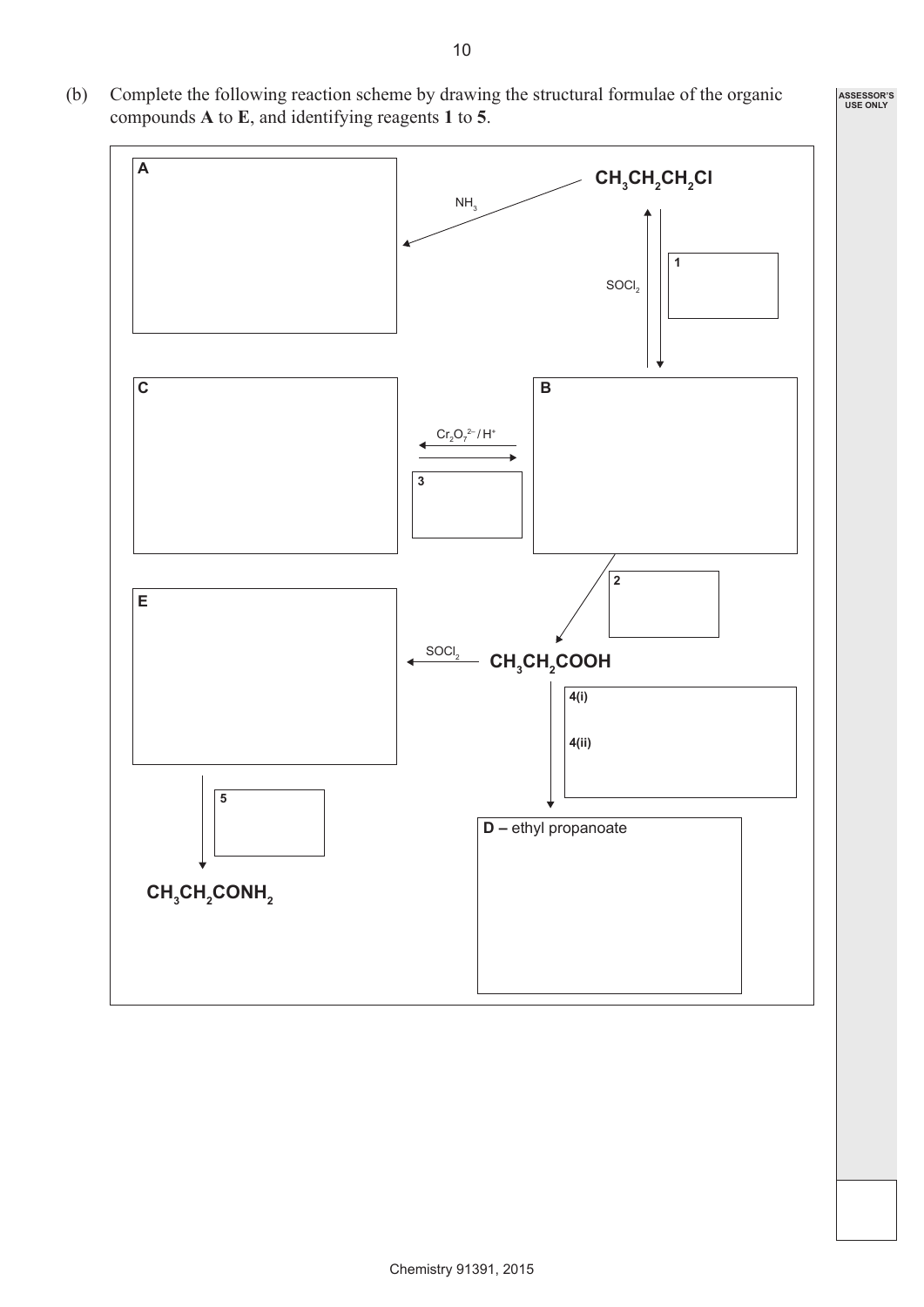| <b>QUESTION<br/>NUMBER</b> |  | Extra paper if required. | Write the question number(s) if applicable. |  | ASSESSOR'S<br><b>USE ONLY</b> |
|----------------------------|--|--------------------------|---------------------------------------------|--|-------------------------------|
|                            |  |                          |                                             |  |                               |
|                            |  |                          |                                             |  |                               |
|                            |  |                          |                                             |  |                               |
|                            |  |                          |                                             |  |                               |
|                            |  |                          |                                             |  |                               |
|                            |  |                          |                                             |  |                               |
|                            |  |                          |                                             |  |                               |
|                            |  |                          |                                             |  |                               |
|                            |  |                          |                                             |  |                               |
|                            |  |                          |                                             |  |                               |
|                            |  |                          |                                             |  |                               |
|                            |  |                          |                                             |  |                               |
|                            |  |                          |                                             |  |                               |
|                            |  |                          |                                             |  |                               |
|                            |  |                          |                                             |  |                               |
|                            |  |                          |                                             |  |                               |
|                            |  |                          |                                             |  |                               |
|                            |  |                          |                                             |  |                               |
|                            |  |                          |                                             |  |                               |
|                            |  |                          |                                             |  |                               |
|                            |  |                          |                                             |  |                               |
|                            |  |                          |                                             |  |                               |
|                            |  |                          |                                             |  |                               |
|                            |  |                          |                                             |  |                               |
|                            |  |                          |                                             |  |                               |
|                            |  |                          |                                             |  |                               |